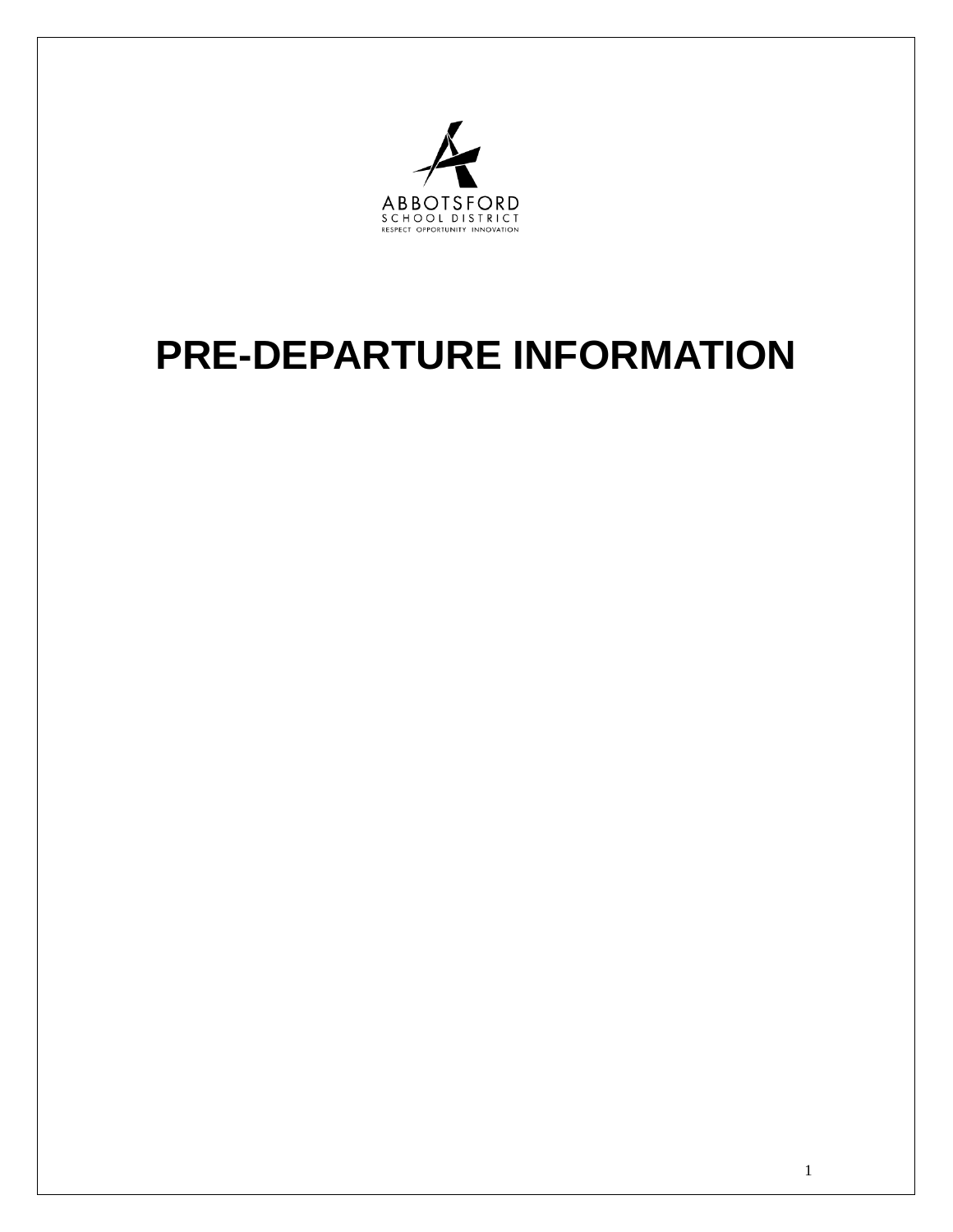# **Some facts about Canada**

| Land area:                           | 90, 970, 610 sq. kms.                                                                                                                                                                                                                                                                                                                                                                                              |
|--------------------------------------|--------------------------------------------------------------------------------------------------------------------------------------------------------------------------------------------------------------------------------------------------------------------------------------------------------------------------------------------------------------------------------------------------------------------|
| East to West:                        | over 8000 kms.                                                                                                                                                                                                                                                                                                                                                                                                     |
| <b>North to South:</b>               | over 9000 kms.                                                                                                                                                                                                                                                                                                                                                                                                     |
| Time zones:                          | 6 (Standard, Atlantic, Eastern, Central, Mountain, Pacific)                                                                                                                                                                                                                                                                                                                                                        |
| <b>Official languages:</b>           | English and French                                                                                                                                                                                                                                                                                                                                                                                                 |
| <b>Capital City:</b>                 | Ottawa, Ontario                                                                                                                                                                                                                                                                                                                                                                                                    |
| <b>Provinces and their Capitals:</b> | (East to West)<br>Newfoundland (St. John's)<br>Nova Scotia (Halifax)<br>Prince Edward Island (Charlottetown)<br>New Brunswick (Fredericton)<br>Quebec (Quebec City)<br>Ontario (Toronto)<br>Manitoba (Winnipeg)<br>Saskatchewan (Regina)<br>Alberta (Edmonton)<br><b>British Columbia (Victoria)</b><br><b>Three Territories</b><br>Northwest Territories (Yellowknife)<br>Yukon (Whitehorse)<br>Nunavut (Iqaluit) |
| Government:                          | Parliamentary Democracy. The Federal Government (Parliament in<br>Ottawa) has certain powers e.g. Foreign Policy, Defence. Provinces<br>(Legislatures, such as that in Victoria for British Columbia) have<br>jurisdiction in other areas e.g. Education, Health.                                                                                                                                                  |
| <b>Prime Minister:</b>               | Justin Trudeau                                                                                                                                                                                                                                                                                                                                                                                                     |
| Independence:                        | July 1, 1867 (from England)                                                                                                                                                                                                                                                                                                                                                                                        |
| Currency:                            | Canadian dollar                                                                                                                                                                                                                                                                                                                                                                                                    |
| Education:                           | Compulsory from 6-16 yrs of age                                                                                                                                                                                                                                                                                                                                                                                    |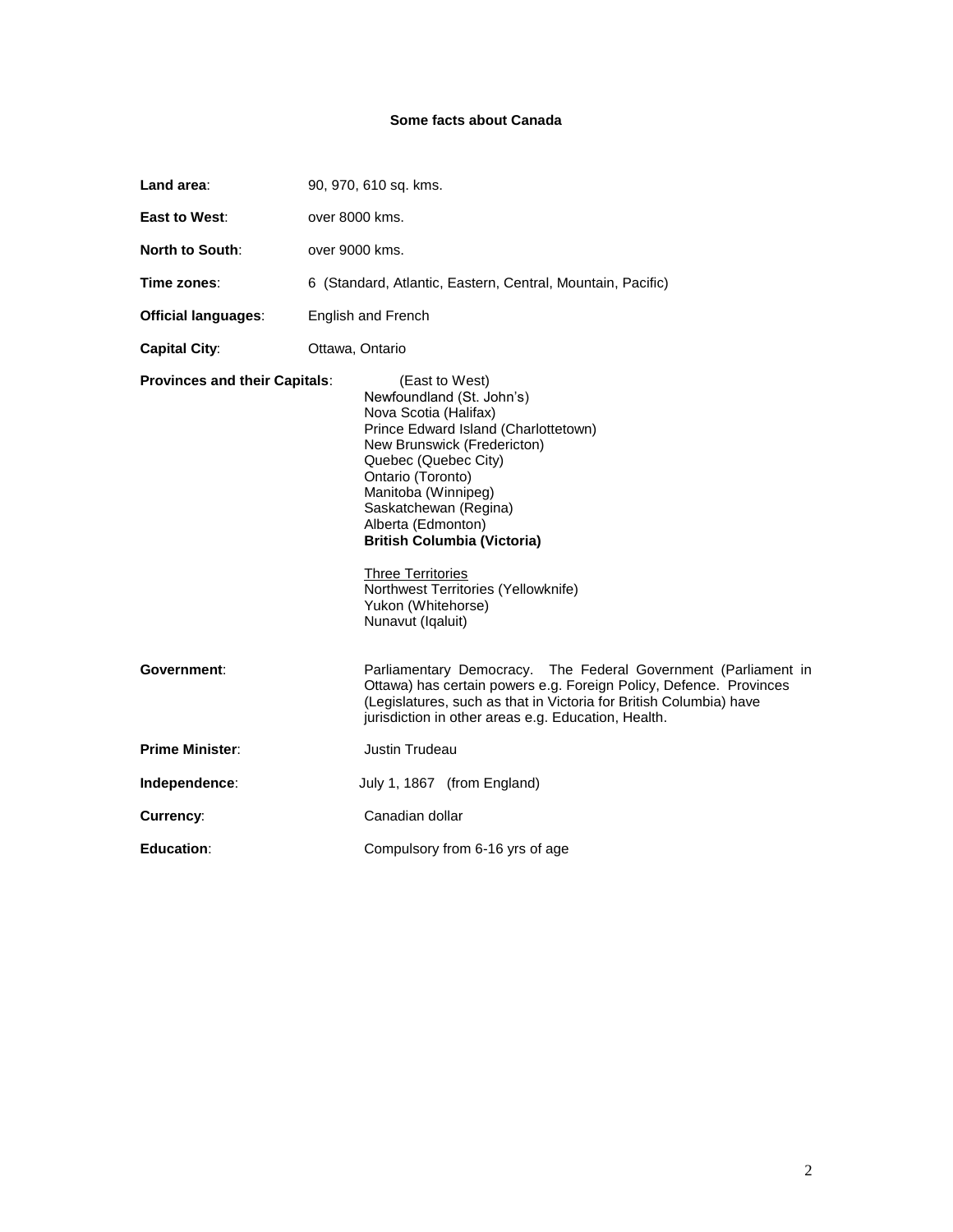# **Getting There**

# **Packing**:

Think about how long you will be staying in Canada and pack all the things you will need, but don't forget that you must carry all of this luggage.

When packing clothes consider the time of year that you will be living in Canada. For more detail on the type of weather you can expect at different times of the year, please see 'Tips about the Weather' later in this package.

# **Departure**:

- Remember to take your Passport, airplane ticket and Student Authorization.
- Do not pack these items in your 'check-in' luggage, they should be safely on your person or in your 'carry on' bag.

# **Flights and stopovers**:

- Try to get as much sleep on the plane as possible.
- Eat and drink plenty of fluids. Flying dehydrates the body and makes you feel very tired.
- If you have a transit/stop-over, make sure you listen carefully to any directions for a change of flight.
- If you are unsure, ask for assistance from the flight attendants.

# **Arrival in Vancouver**:

- **Before leaving the airplane, always check that you have all your personal belongings.**
- After leaving the airplane, proceed to Canada Immigration. You will need your Passport and your Student Authorization.
- Then proceed to the luggage carousel to claim your luggage.<br>As you leave the arrival area, look for the person who will be a
- As you leave the arrival area, look for the person who will be meeting you, in order to bring you to Abbotsford.

# **Welcome to Beautiful British Columbia**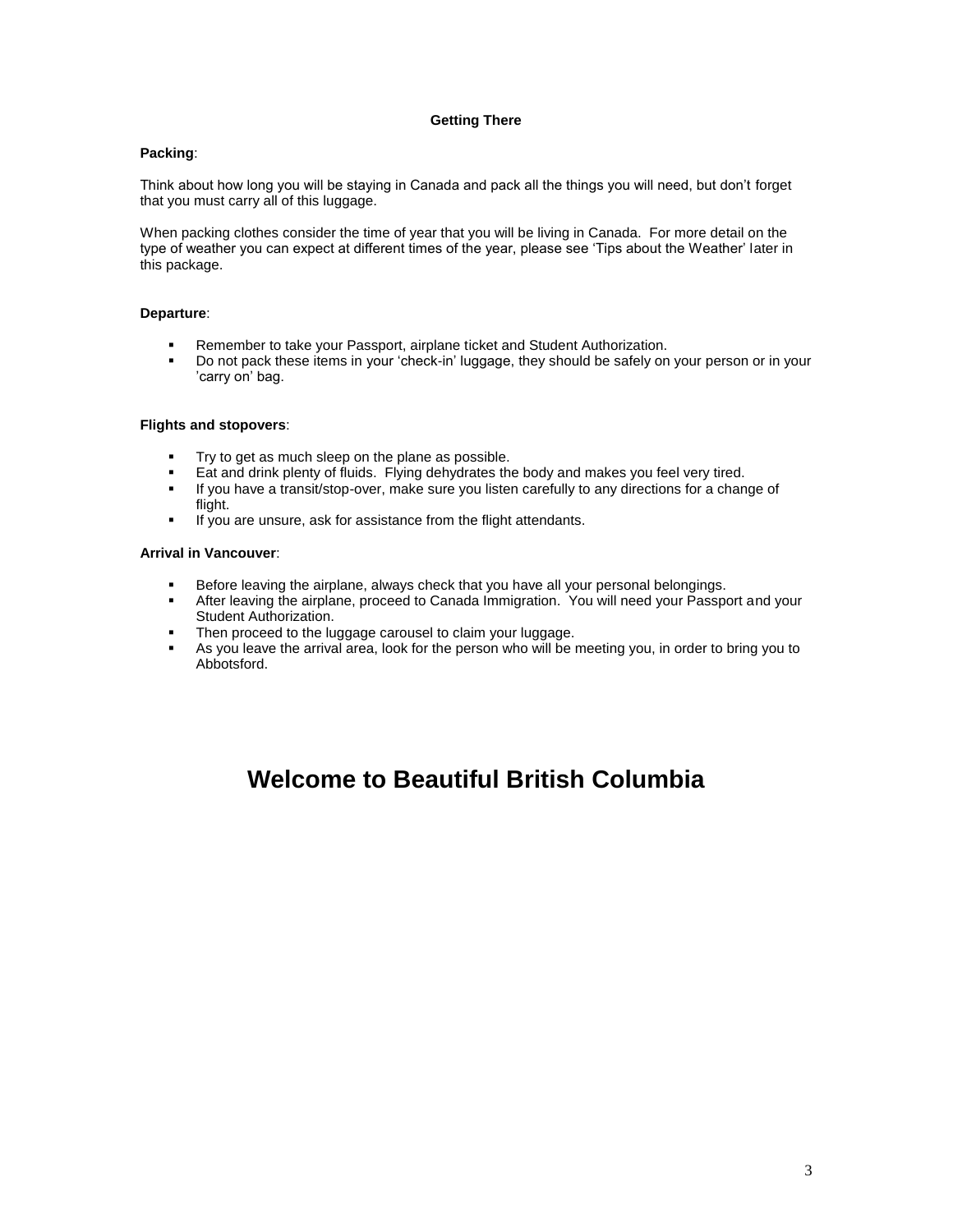# **Tips for Canadian Weather**

The weather in the Lower Mainland of British Columbia is much warmer than most people expect from Canada. There is very little snow in the winter, except on the mountains that surround Vancouver. The Fraser Valley, where Abbotsford is located, has a mild climate and, at times, a lot of rain. Dressing on the West Coast is relatively casual, particularly in the summer time. All schools in Abbotsford have dress codes, which do not allow revealing clothing or clothing that promotes drugs or alcohol.

We have four distinct seasons: Spring, Summer, Fall and Winter. Each season requires clothing that is appropriate to the weather.

**Spring**.....is from the end of March until the middle of May. The evenings are cool with warm days and, frequently, alot of rain. This is the time when apple and cherry trees blossom and spring flowers appear. Warm clothing and a rain jacket is needed. Toward the end of March, the daytime temperature can reach 20 degrees C.

**Summer**....is from the end of May until the middle of September. The days are long, with the sun rising at 5 a.m. and setting at 9:00 p.m or later . Summer is the time when the beaches of Vancouver are full of sunbathers. Many people like to go sailing, fishing, camping, mountain biking, canoeing, backpacking and hiking. A sun block of at least 15 spf is a good idea because the temperatures can reach 30 degrees C. and even warmer, in the interior of B.C. Light clothes, shorts and T-shirts are appropriate, although the evenings can be cool, and a light sweater or jacket may be needed.

**Fall**.....begins in mid September and lasts until November. Often there is an 'Indian Summer' when the days can be warm, gradually cooling from the middle of October on. There can also be a lot of rain, as Fall continues, but there will be no frost until the beginning of December. This is the time the Pacific salmon return to the local rivers to spawn. Remember that the days can be warm and the evenings cool; a sweater or fleece and a raincoat or jacket is important.

**Winter**.....in Abbotsford is cool and often wet. There are usually two or three weeks of snow but the temperatures rarely dip below -5 C. It is possible to continue most outside pursuits but this is the time for skiing and snowboarding on the local mountains. This is also the perfect time to learn how to skate at the local rink or to watch the N.H.L. Vancouver Canucks play against the best hockey players in the world. Appropriate clothing is important if you are going to take full advantage of all the recreational opportunities available to you. For daytime wear, warm clothing and Gortex type jackets are essential. If you wish to participate in Winter activities, such as skiing or snowboarding, special clothing is essential. It is probably best to rent the equipment you will need. This can be done in many ski stores or on the mountain, when you get there. There are many local stores which sell the appropriate clothing.

#### **Taking care of your body**

Remember to:

- get enough sleep (you need at least 8 hours!).
- stay active. Get involved in some kind of outside activity e.g. a sport.
- eat well. If you live with a host family and the food in your Homestay is not to your liking, discuss it with your Homestay parent and, if necessary, with your International Assistant at your school.
- **try to not catch a cold.**

Don't allow the varying weather in Canada to spoil your time here. If you dress appropriately, you will find that you enjoy the difference.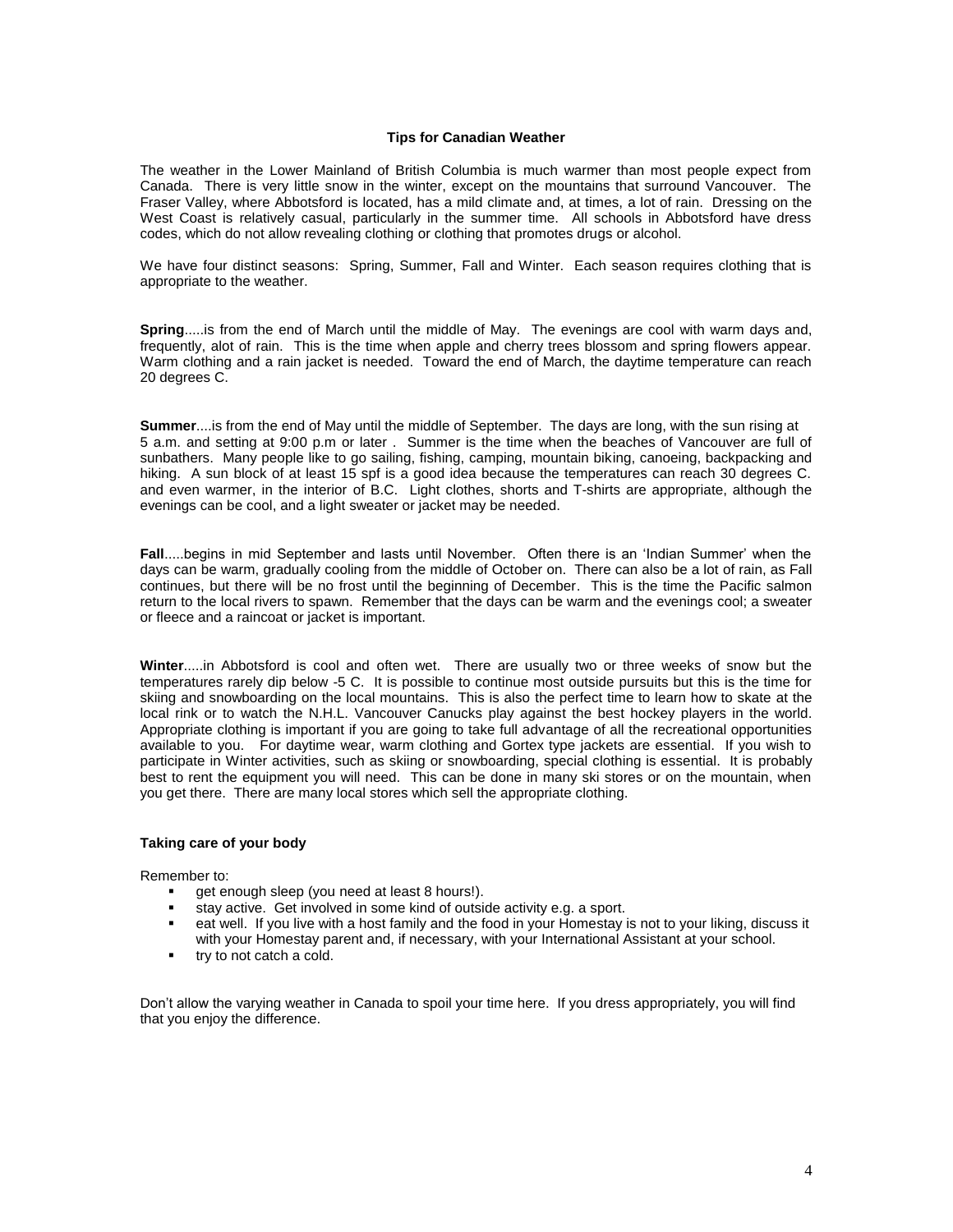# **Financial Matters**

### **Banking**:

Abbotsford is served by all the major Canadian banks. These include:

- Royal Bank
- Canadian Imperial Bank of Commerce (CIBC)
- Scotia Bank
- **Bank of Montreal**
- **Hong Kong and Shanghai Bank of Canada (HSBC)**

All these banks have Automated Teller Machines (ATM), for after-hours banking.

There are, also, several Credit Unions, which are similar to banks.

Your homestay parents can assist you in opening an account at a local bank or credit union. Please do not carry large amounts of cash around.

#### **Currency**:

- Canadian currency is based on the decimal system. There are 100 cents to one dollar i.e. 100 cents = \$1.00 CDN.
- **Paper currency is issued in the following denominations:** \$5.00, \$10.00, \$20.00, \$50.00, \$100.00 and \$1000.00. \$1000 bills are rarely used.
- Coin currency is issued in the following denominations: 5c (nickel), 10c (dime), 25c (quarter), \$1.00 (dollar, buck, looney), \$2.00 (tooney).
- Traveller's cheques, in Canadian dollars, are usually acceptable in the larger stores but are best cashed at a bank or credit union.

#### **Credit cards**:

Most major credit cards and principal bank cards are honoured in Canada, but check with your home bank before leaving home to make sure.

#### **Bartering**:

Prices in Canada are fixed. There is no bartering, unless you are buying goods at a 'Sunday Market' or 'Flea Market' where there may be some bartering.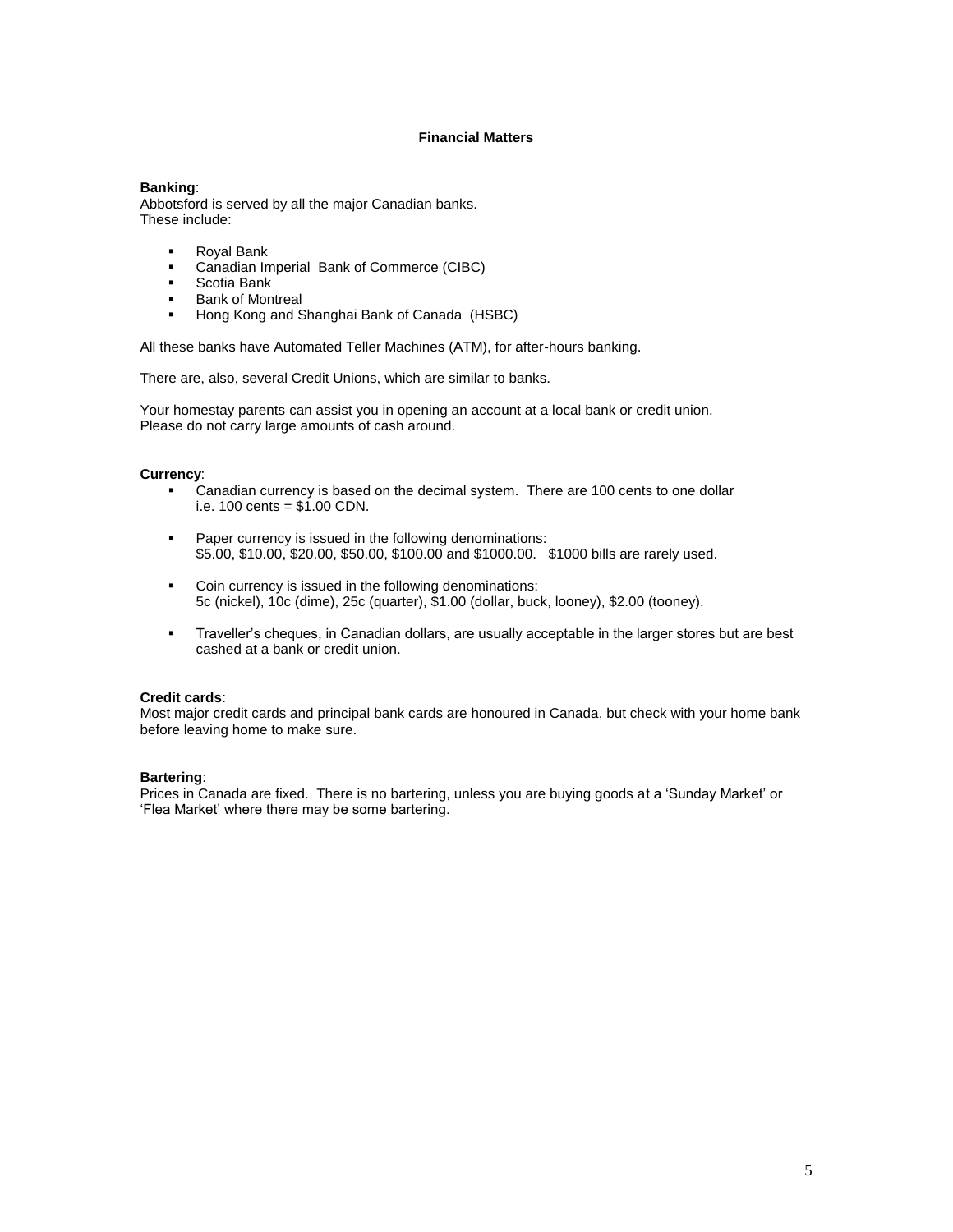# **Health & Safety**

#### **Health**:

We want you to remain healthy while you are with us in Canada. As part of your registration process you are required to take our health insurance.

Abbotsford is served by many health professionals, including doctors, physical therapists, dentists etc. these professionals usually work as part of a clinic, serving their local community.

In addition, Abbotsford has a major hospital, which provides most services and surgical procedures.

The main way for you to stay healthy is to get sufficient sleep, eat well, and stay active.

If you have concerns or need help, discuss this with your Homestay parents or, if you wish, with your International Assistant. You may also speak to your school counselor. Don't be afraid to talk to these people because they all wish to help you enjoy your stay in Canada.

# **Safety**:

Abbotsford and Vancouver are safe communities but sensible precautions are still needed. Discuss this with your Home-Stay parent or international assistant who will give you the guidance you need to stay safe.

One sensible precaution is to not carry large amounts of cash on your person.

Abbotsford is served by its own police force, which has male and female officers. All officers are fully trained and trustworthy. Do not hesitate to ask for help from a police officer.

There is an emergency number to call in urgent situations and your homestay parent will give you the number and how to make the call.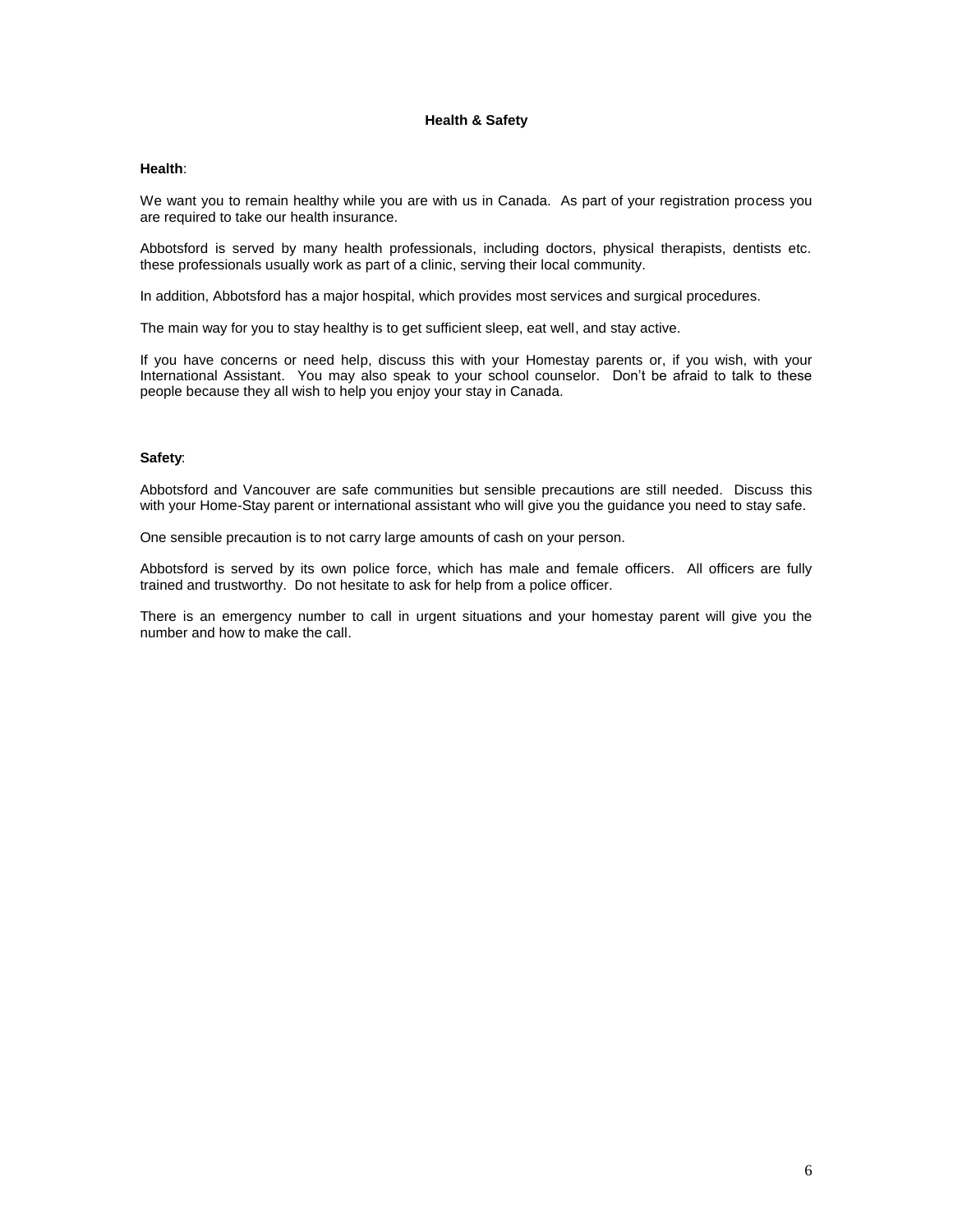#### **Shopping and Food**

#### **Shopping**:

Abbotsford is home to three main shopping malls: Seven Oaks, West Oaks, and Highstreet Shopping Centre, in addition to many other stores. Local communities are served by smaller shopping centres.

Being so close to Vancouver, it is possible to visit the mega centres, such as MetroTown, in Burnaby or Guilford in Surrey.

#### **Supermarkets**:

Abbotsford has a number of small food stores and major supermarkets such as Safeway. The large supermarkets usually have a great variety of items and include bakeries, pharmacies and even banking services.

Abbotsford has 'big box' stores, such as Costco, where food, clothes, hardware, stereo and computers can be bought. There are also, electronics and music stores.

#### **Food**:

You will find a wide variety of food in Canada. You will find food from all over the world in small stores and large supermarkets.

#### **Dining**:

Abbotsford has many different restaurants serving Western food and, of course, fast food such as McDonald's and Wendy's.

There are also restaurants serving Thai, Chinese, Indian, Japanese, Korea, Italian and also various other ethnic foods. You will find that you can eat many types of great food in Abbotsford and, of course, Vancouver also has outstanding restaurants from every part of the world. Menus may be confusing, so do not hesitate to ask for help.

In general, Canadians eat from individual plates, using a knife and fork but chopsticks are commonly supplied in Asian restaurants. Rice is popular but not as the main part of the meal.

Canadians tend to eat at home a lot because restaurants could be expensive. Canadians also invite their friends and family to their homes for dinner, particularly on Saturdays and Sundays.

Street vendors are not common in Abbotsford; usually street vendors serve hot dogs and hamburgers. There are more street vendors in the Vancouver area. They are very clean because they are regularly inspected, in the same way as restaurants.

Canadians usually pay for their own meals in restaurants and will often ask for separate checks.

#### **Tipping**:

Tipping is usual, for good service, but only in proper restaurants, not in 'fast food' establishments nor to street vendors. Sometimes the tip is added to your bill but not usually. Depending on the quality of the service you received from your server, the tip should range from 10% to 15% of the total bill.

#### **Tipping, in other situations**:

Tips for barbers, hairdressers, and taxi drivers will vary between \$1.00 and \$5.00, depending on the cost of the service. Bellhops, doormen, porters (redcaps), etc. are generally tipped \$1.00 to \$1.50 per item of luggage.

#### **Sales Taxes**:

British Columbia has a Provincial Sales Tax of 6% added to most items purchased, including meals and hotels.

The Federal Government also levies a Goods and Services Tax (GST). You are entitled to a refund on this cost, on your departure from Canada. You can obtain more information at the Vancouver airport. You will need the receipts for the items you purchased.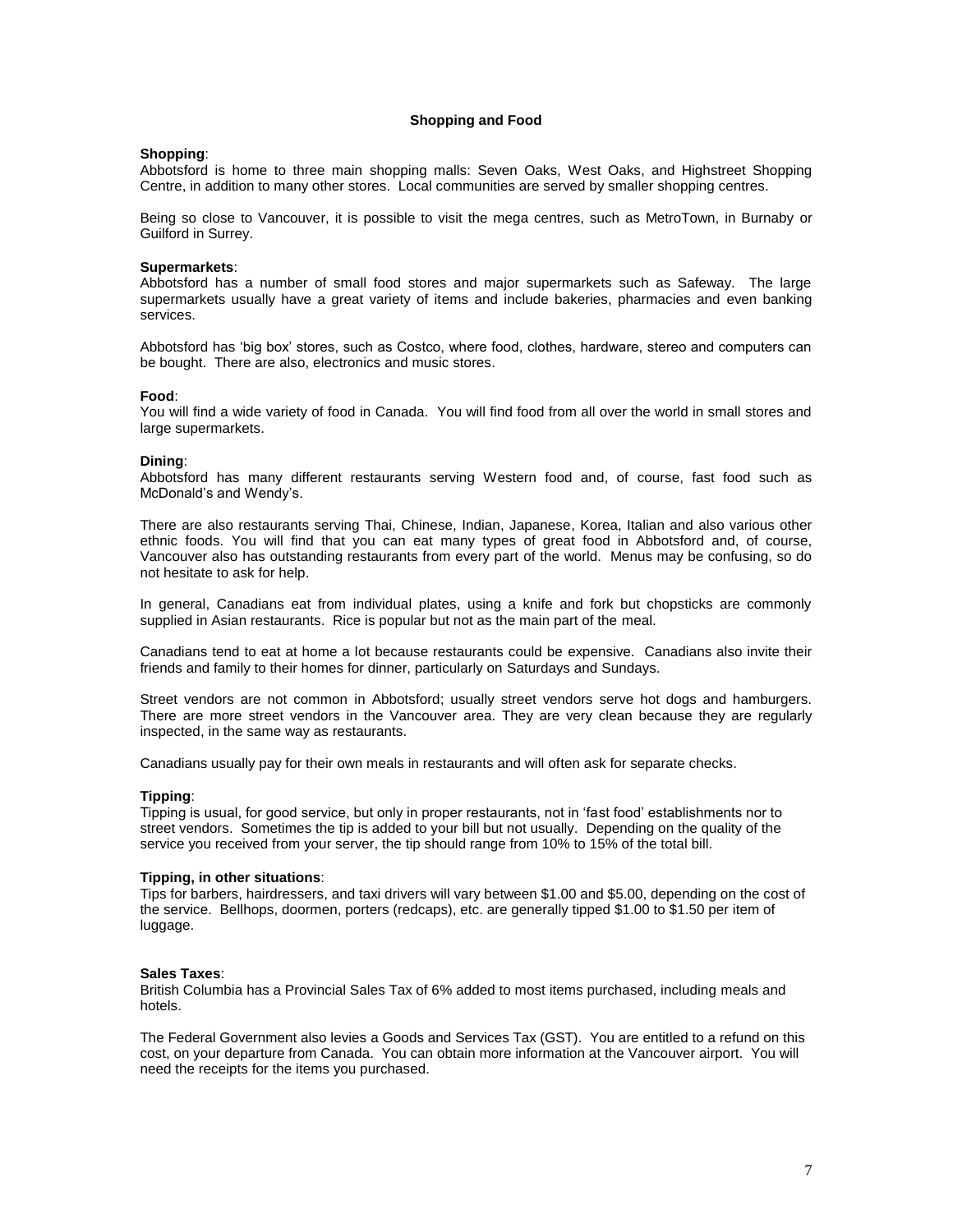#### **Bus and Sky Train Fares**:

These fares are not expensive and you should check with your homestay family about the cost. There is a good bus system in Abbotsford and you can reach most parts of the city on it. Sky Train in Vancouver does not reach Abbotsford but is a good option once you arrive at the closest pick-up point.

#### **Taxi Cabs**:

In Canada all taxis are safe, strictly regulated and fares are calculated by time meters clearly displayed for you as the passenger. There is an immediate charge for entering the taxi plus a charge for every kilometer. Travelling long distances by taxi is expensive, particularly if you are travelling alone. Most taxi drivers will expect a tip of about \$1.00. If you have luggage there will be a charge for each piece.

#### **Electricity**:

Electricity is supplied as an alternating current of 110volts. The frequency of the current is 60Hz. You can buy adaptors and transformers so that you can use the electrical appliances that you bring with you. The plugs most often used are flat and two pronged.

#### **Telephone**:

Local calls from a regular land phone are free but all cell phone calls are charged. The cheapest way to communicate with people from far away e.g. at home, is to use e-mail. Discuss this with your Homestay parent so that you do not incur costly long distance charges, which will then be charged to you.

#### **Television**:

Canada uses the NTSC system, the same as the United States, which is not compatible with the PAL system, which is used in Europe and Asia. As a result, videotapes recorded in these countries will not play in Canada. They can be converted, however, but the conversion is relatively expensive.

#### **Postal Services**:

Canadian postage stamps must be used on all mail posted in Canada. The people at the post office can give you information about the different stamps you will need for different countries.

Stamps can be purchased in Post Offices, pharmacies, grocery stores e.g. Safeway, or from automatic vending machines (located in hotel lobbies, railway stations, airports, bus terminals, retail outlets and newsstands).

Canadian stamps make great collectors items and there are many colorful stamps that show you some of the history and beauty of Canada. Souvenir collections may be purchased in most Post Offices. They make ideal gifts.

#### **Writing Letters**:

The way of addressing envelopes and setting out letters may be different in Canada from what you are used to. You may wish to talk to your Homestay family about this.

# **Laundry & Dry Cleaning**:

These services are good, quick and relatively inexpensive. Self-service laundromats are also available. Most people, however including host families have washing and drying machines in their houses and do their own laundry, except for those clothes requiring dry-cleaning.

#### **Smoking**:

It is illegal for stores to sell tobacco products to anyone under the of 19. Smoking is also prohibited in all public buildings. Restaurants and hotels may have designated smoking areas.

The Abbotsford School District has a strict no smoking policy, on school grounds. If you are caught smoking on school property, you will be suspended from school attendance. Cigarettes will be taken away from you, if they are seen on school property.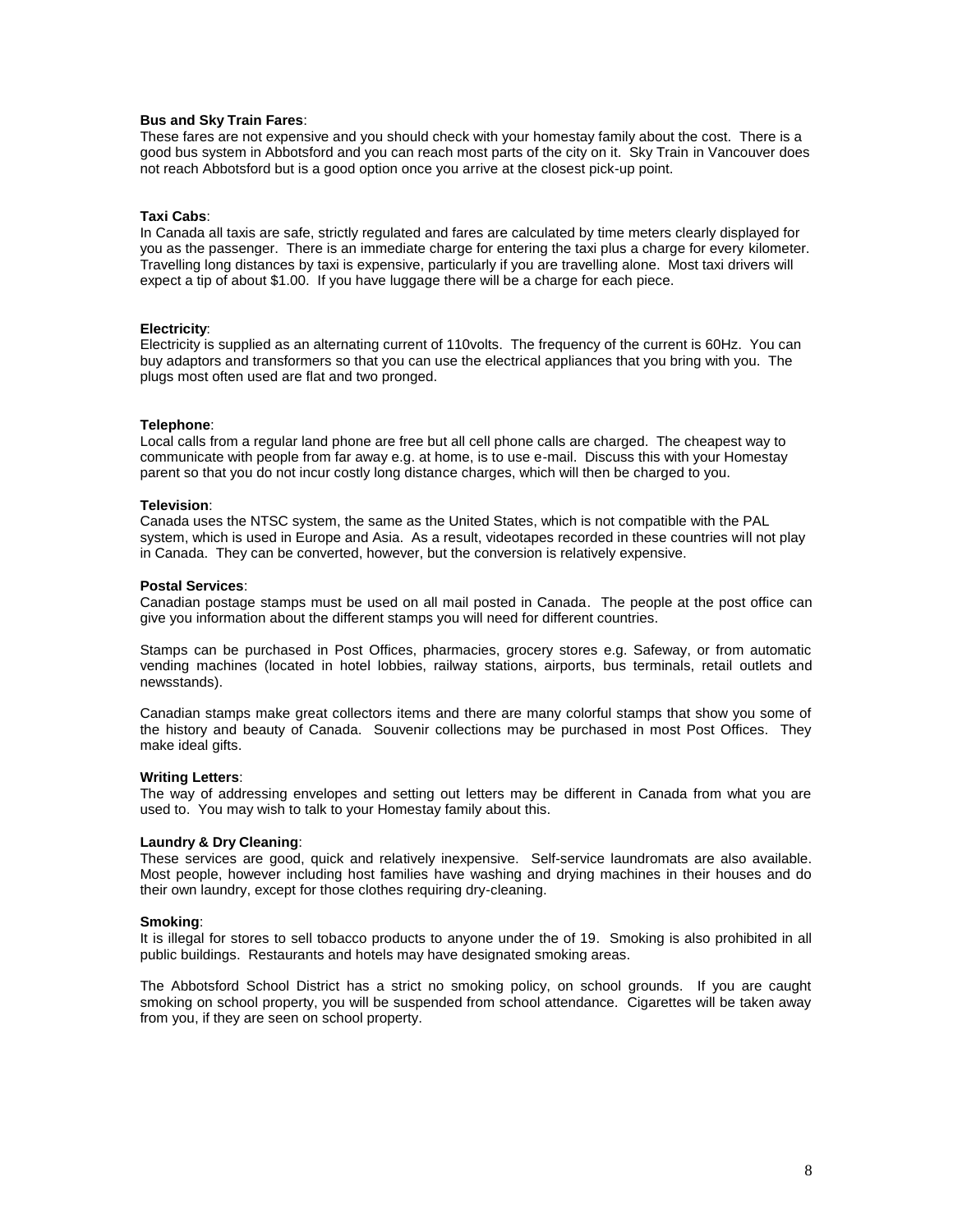# **Customs**

#### **Shaking hands**:

Hand shaking is a common greeting in Canada. This form of greeting is considered formal and is usually done when first meeting someone you are not acquainted with. If you meet this same person again, a spoken 'hello' may be sufficient greeting.

# **Hugging**:

Hugging (putting both arms around a person and holding them close) is much more common now in Canada than it used to be. It is an affectionate greeting for a person who is a close friend or family member.

#### **First Names and Titles**:

- First names are frequently used, if the person is about your own age or younger, such as family of your homestay family or other students in your school.
- If the person is older than you, use Miss, Ms., Mrs., or Mr. and their **last** name unless you are invited to use their first name.
- Teachers should always be addressed as Miss, Mrs., or Mr., followed by their last name.

#### **Visiting a Canadian Home:**

If you will be living with a Canadian family, you will be going to visit other people's home too. If you say 'yes' that you will visit, you are obligated to go. Saying 'yes' to be polite, really meaning that you do not wish to go, is incorrect.

It is all right to say 'no' or to ask to check your schedule and to confirm later.

To avoid embarrassment, ask what type of clothes to wear, casual or formal.

#### **Some Notable Characteristics of Canadians**

Canadians are self-reliant individuals. They do not like to depend on others and they do not like others to be too dependent upon them. They like to make their own decisions and are very task-oriented. There is a clear distinction between their private life and their work.

Canadians are taught that all people are created equal. The West Coast is more informal than the rest of Canada and differences in social standing is not a big issue.

It may seem to you that Canadians are very informal and you may find that older people are not treated with the same respect that you are used to. If you treat others with respect you will be appreciated.

Take some time to learn the ways to respect others. If you are not sure, ask your Homestay parent or international assistant to explain how to behave in different situations.

#### **Friendships**:

Friendships among Canadians tend to be shorter and less intense than those among people from some other cultures. Canadians tend to make friends in different aspects of their life e.g. in school, at home, in sports etc. Often these friendships remain quite separate from each other.

#### **Time**:

Punctuality is very important to Canadians. They organize their activities by schedules. It may seem to you that their lives are very organized and that they keep to a very busy schedule.

Canadians may be impatient if they are kept waiting. If you make an appointment try to make sure that you are on time.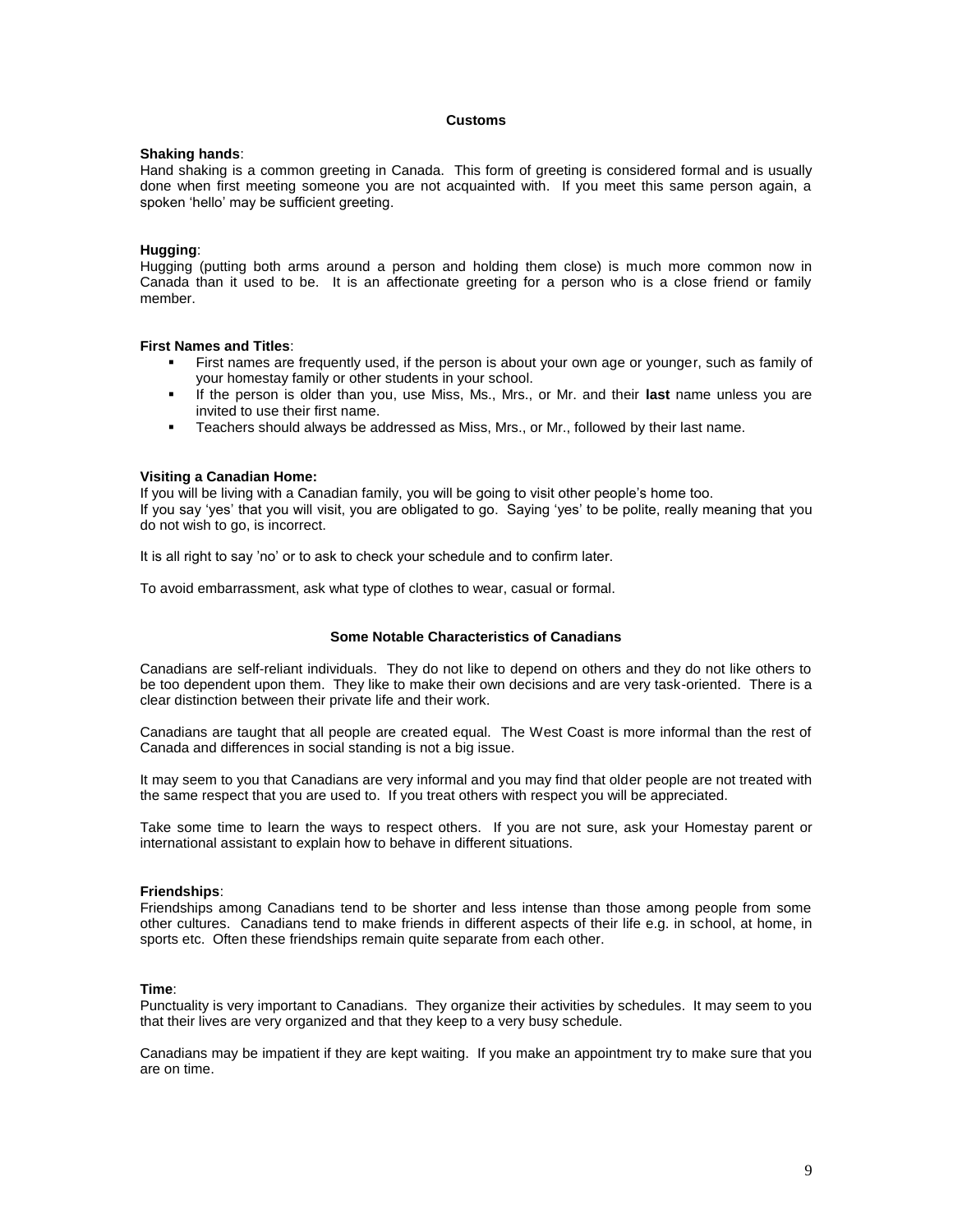# **Adapting to Canada**

Arriving in Canada will be very exciting for you and there will be much for you to learn and many adjustments to be made. Canadians are very accepting people and will help you if you ask for their help. Remember that Canadians will want to learn from you also. They will be happy to teach you about Canada and to learn from you about the ways of your country.

It is normal that you may feel awkward and confused because so many things will be different for you. Your family will be far away and the food, language and customs may be strange to you.

Canadians, particularly your homestay family, will want to help you. Do not be afraid to ask for their help.

Remember it is quite normal to feel lost, sad and lonely, at first. These feelings will slowly fade away as you make new friends and adapt to Canadian ways.

It helps to talk to someone if you feel this way. Talk to your homestay family, or a teacher, or visit the International Student Office. There is always someone you can talk to about your feelings.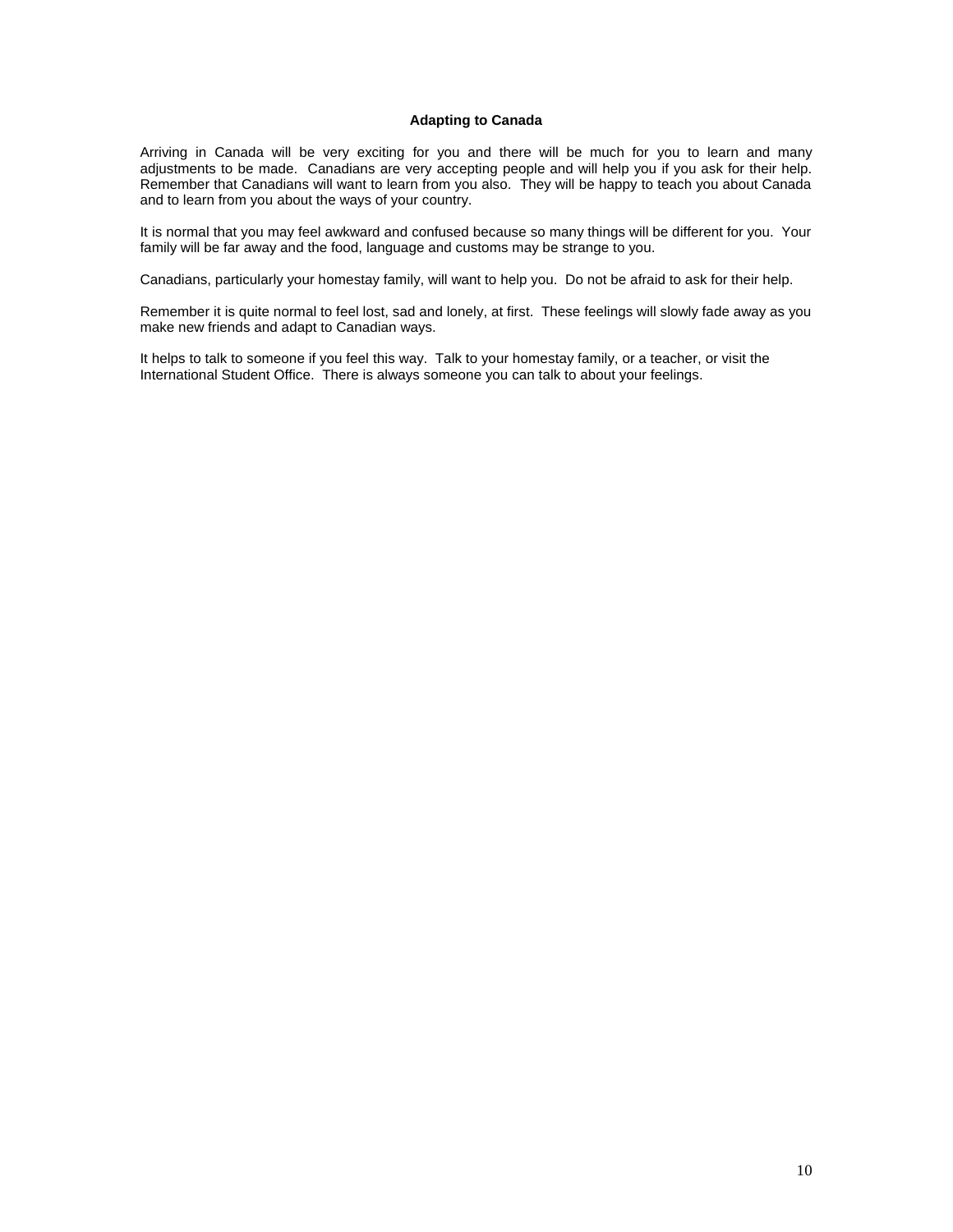#### **Attending your New School**

It is always exciting and, at times, scary to attend a new school. Here are some tips to make this easier.

- The International Student Office will arrange for you to visit your new school and introduce you to some people.
- When you first arrive, you will meet with a counsellor who will help you set up your course of studies and your timetable. Your counsellor will always be willing to meet with you so you should make an appointment because they are usually quite busy.
- You will get a Student Agenda that will have important dates already printed in it e.g. holidays, examinations etc. Tape a copy of your own timetable into it. Keep the Agenda with you so that you can enter important things in e.g. dates and times for completing homework and projects.

#### *If you have any problems, discuss them with your Homestay parent, international assistant, or with your counsellor. They are there to help you, so ask for their help, if you need it.*

- Get involved in your school, in some way. If you are good at sports, try out for one of the teams. If you love music join the choir or one of the bands. There are many activities that you can join that will help you make friends and make you feel comfortable in your new school.
- Be on time for school in the morning and for your classes. **Being on time is very important**.
- You will be expected to participate (join in) in class. The teacher will understand you if you are too shy at first.
- Never talk when the teacher is talking. Classroom rules may be different from what you are used to but it is not polite or respectful to talk at the same time that a teacher is talking.
- You may have heard that North American schools do not have strong discipline. The rules may be different but they are strictly enforced. If you are confused about how to behave properly, discuss this with your international assistant or your counsellor.
- One of the best ways to learn as much as you can is to sit at the front of the class. You will be able to hear the teacher clearly and to ask questions, if you need to.
- Write down your homework assignments in your Student Agenda so you will not forget them. Write down what the homework assignment is and the date it must be completed and handed in to the teacher. **Completing your homework on time is very important.**
- **Go to every class**. Missing classes will be noticed by the teacher. If you miss school, for any reason, you must have a note from your homestay parent or parent explaining why you were absent. **All Abbotsford schools have strict attendance rules**. We want you safe in school.